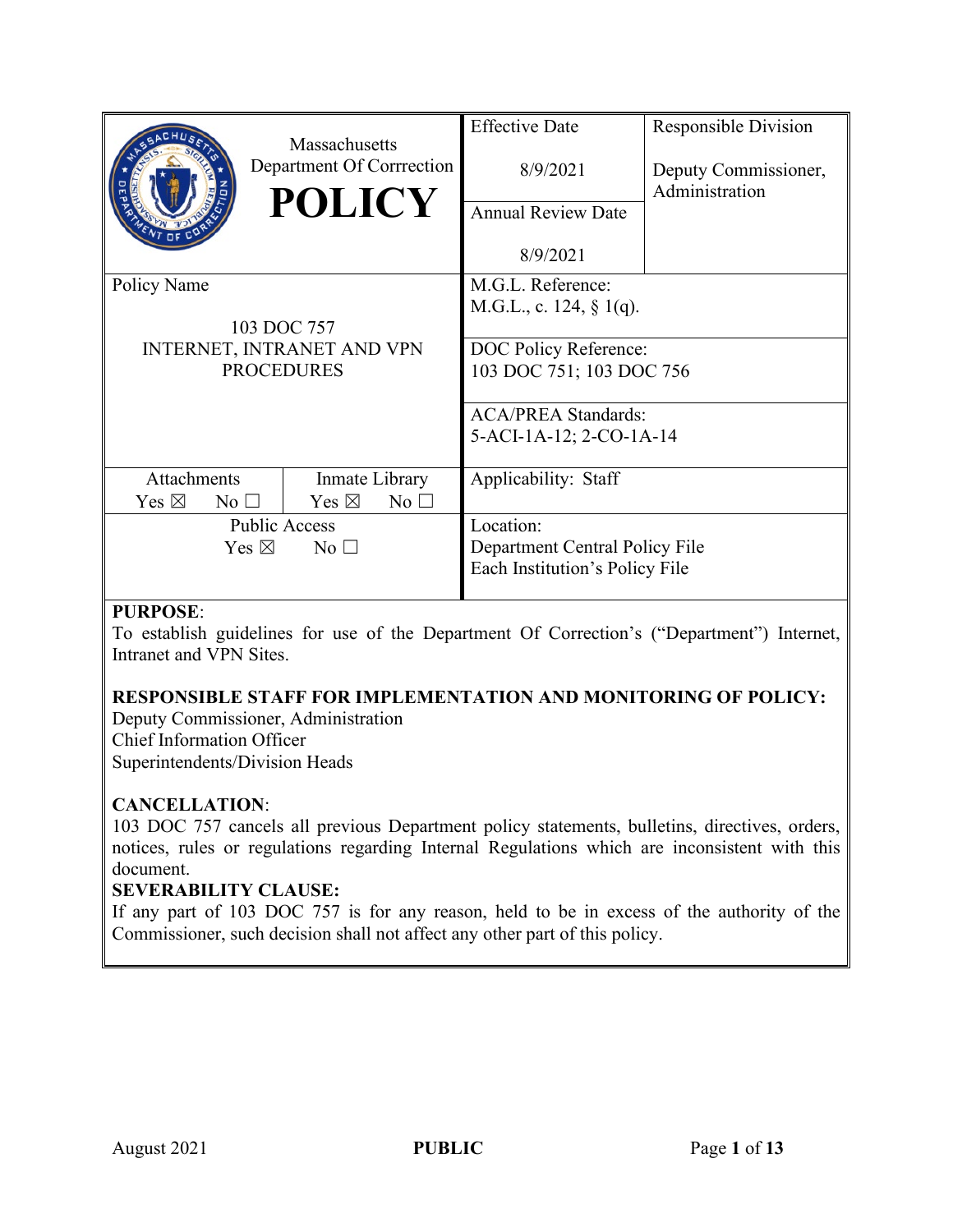# **TABLE OF CONTENTS**

| 757.01 | General Policy                                                           | 3  |
|--------|--------------------------------------------------------------------------|----|
| 757.02 | Definitions                                                              | 3  |
| 757.03 | Goals and Objectives of the DOC Intranet                                 | 4  |
| 757.04 | Goals and Objectives of the DOC Internet Site                            | 5  |
| 757.05 | Ownership and Control of DOC Internet, Intranet, and VPN, Pages          | 5  |
| 757.06 | <b>Internet Access</b>                                                   | 6  |
| 757.07 | <b>Internet Content</b>                                                  | 7  |
| 757.08 | <b>Intranet Content</b>                                                  | 8  |
| 757.09 | Virtual Private Network (VPN)                                            | 9  |
| 757.10 | User Responsibilities, Prohibited Activities, and Consequences of Misuse | 9  |
| 757.11 | No Expectation of Privacy                                                | 10 |
| 757.12 | Requests for Web Site Development                                        | 10 |
| 757.13 | <b>Internet Page Updates</b>                                             | 11 |
| 757.14 | Internet Electronic Mail                                                 | 11 |
| 757.15 | Conformance with Established Administration & Finance Guidelines         | 11 |

# **ATTACHMENTS**

| Attachment A | Request for Web Page               |  |
|--------------|------------------------------------|--|
| Attachment B | <b>Request for Internet Access</b> |  |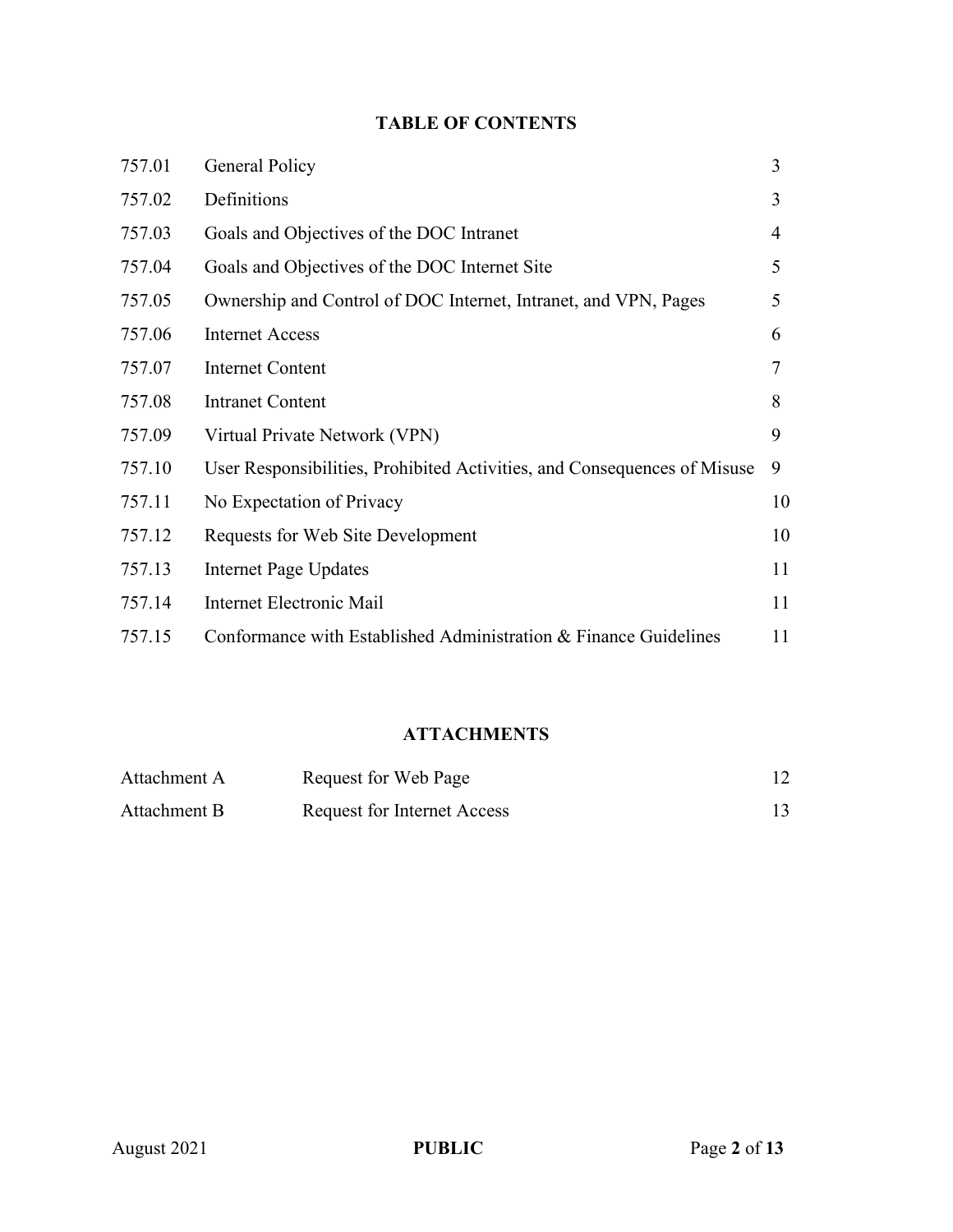## **757.01 GENERAL POLICY**

The Department shall maintain the following Web Sites:

- (1) Internet Sites which is located on the World Wide Web at the following addresses: [www.mass.gov/doc,](http://www.mass.gov/doc) [www.masscor.us,](http://www.masscor.us/) [www.ntpac.org](http://www.ntpac.org/)
- (2) An Intranet Site which is located within the Department's Network Infrastructure.
- (3) A Virtual Private Network access has been provided between the Department and both the Criminal History Systems Board and the Information Technology Division.

#### **757.02 DEFINITIONS**

Graphic Standards Policy: The Standards established by the Web Advisory Committee to define the appearance and format of the Internet and Intranet Sites.

Home Page: The opening or main page of a web site, intended chiefly to greet visitors and provide information about the site or its owner.

Hyperlink: A link that connects the user to other documents, or other places within the same document, or other web sites.

Internet: Internet is the global collective of computer networks.

Intranet: Intranet is the Department collective of web enabled computer networks, available to Department staff, and administration only. (The Intranet may also be defined as one or more platform-independent enterprise zones with largely webbased resources that serve only the internal members of an organization [where the enterprise and organization is Department).

Portal: A single point of access that provides everything employees need to do their jobs, regardless of functional role or geography. By blending dynamic content – such as documents, and news – together with applications and tools such as email, all in a one central place, the portal provides a start page to inform, communicate, and collaborate.

Technology Services Division: The Technology Services Division delivers technology throughout the Department. Its mission is to provide employees with the technology to perform their duties efficiently, while maintaining the security and integrity of all information, technology systems, hardware, software and related technology.

Virtual Private Network ("VPN"): The VPN is one or more platform-independent enterprise zones with web-based and other resources that serve selected Department staff restricted remote access.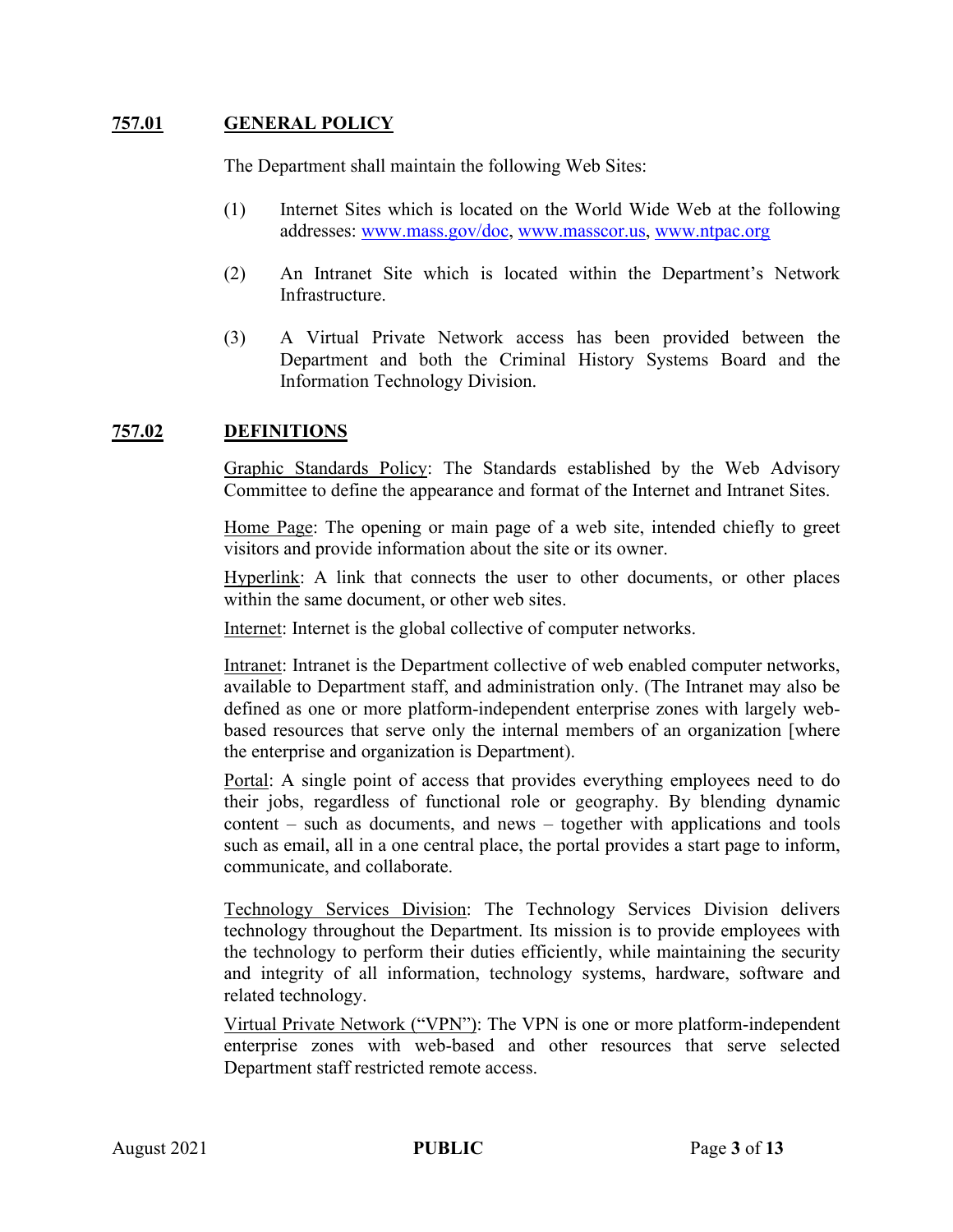Web Editor: The official facility or division designee that prepares and maintains information and documents originating from the institution/division.

Web Master: A person whose occupation is designing, developing, marketing, or maintaining websites.

Web Team: The Technology Services Division team responsible for the operation, maintenance, security, and appearance of the web site.

World Wide Web: A special network of linked documents within the Internet. It uses a common computer language as a publishing standard. The web allows one to combine text, photographs, audio, and video into electronic "pages." (The World Wide Web is a subset of the Internet that allows platform-independent access to its resources by means of the hypertext protocol.)

NOTE: The term world wide web and internet shall be used interchangeably in this policy.

## **757.03 GOALS AND OBJECTIVES OF THE DEPARTMENT INTRANET**

The Department recognizes the value and fosters the use of technology to serve the educational, research, and administrative activities of employees as well as their informational and communication needs.

In order to facilitate and foster these activities for the mutual benefit of all members of the Department's community, the Department provides guidelines and policies with regard to the use and security of its computer systems of all types.

All users of Department information systems are expected to be familiar with these guidelines and policies and to abide by them, in the interest of effective and safe operation of the Department computers, and information technology and systems.

Consistent with this philosophy the following goals and objectives shall be followed:

- (1) To replace the traditional paper based information with electronic communications where practicable;
- (2) To provide access to up-to-date information about the Department's policies, procedures and operations;
- (3) To provide all Department staff with information to facilitate timely decision making;
- (4) To enable a forum for exchange focused on the Department mission;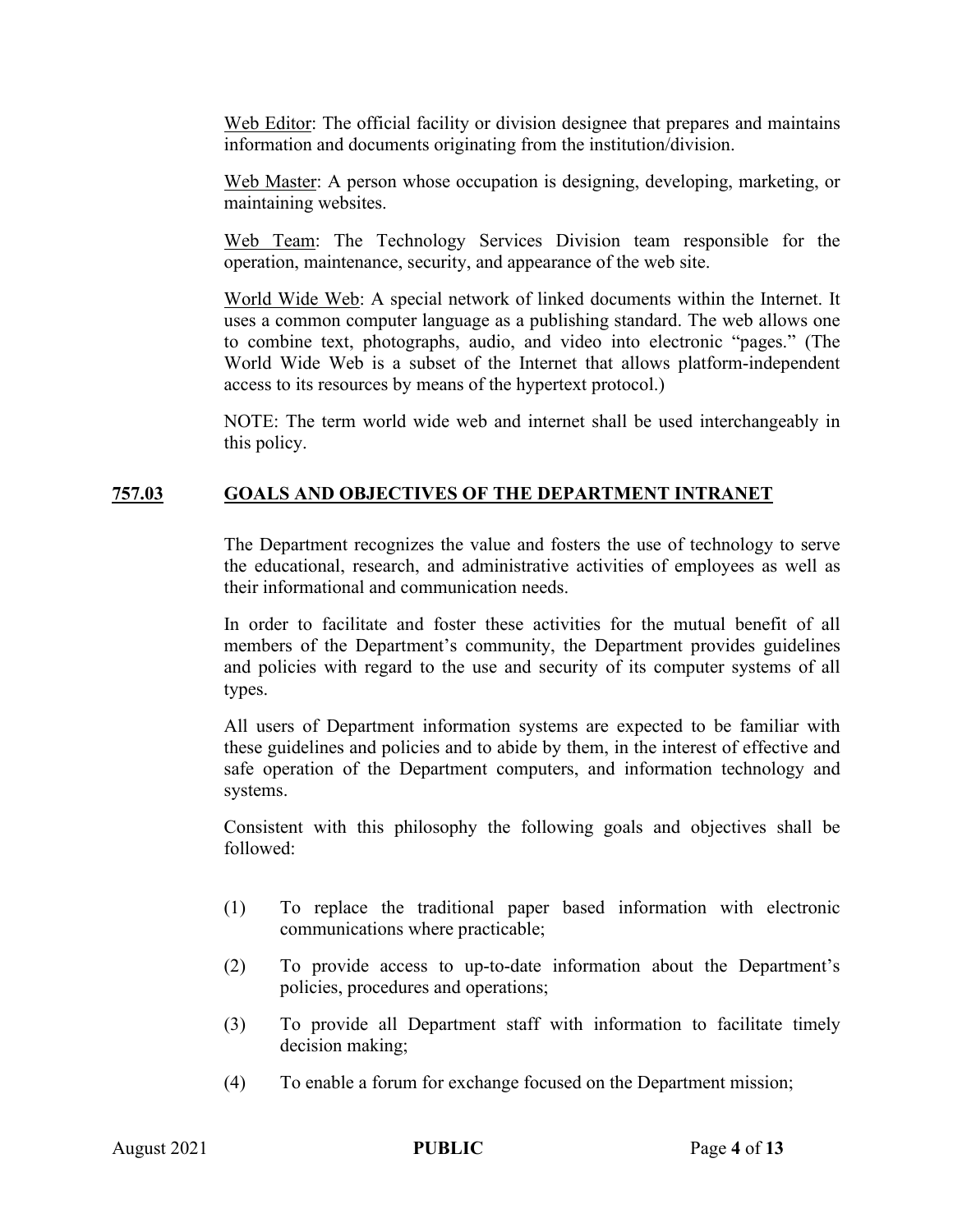- (5) To encourage the sharing of the collective knowledge and wisdom of the others in the Department in an easily accessible way;
- (6) To provide a knowledge base to all employees, twenty four (24) hours per day and seven (7) days per week;
- (7) To keep employees informed about organization development in a timely and efficient manner.

#### **757.04 GOALS AND OBJECTIVES OF THE DEPARTMENT INTERNET SITE**

The goals and objectives of Department Internet site are as follows:

- (1) To inform and educate the general public about the Department;
- (2) To convey the Department's messages;
- (3) To enable the public to access information efficiently.

#### **757.05 OWNERSHIP AND CONTROL OF THE DEPARTMENT INTERNET AND INTRANET PAGES**

- (1) The Department is the owner of all pages of communication, networks, software and data on its Infrastructure including the Department Internet, MassCor.us and Intranet pages. Superintendents and Division Heads shall report all transfers and terminations to the Help Desk immediately, via Email, to ensure that access is restricted to authorized users only. The Division of Human Resources shall routinely submit a payroll report to the Help Desk supervisor for the purpose of verifying position changes.
- (2) Access to the Department's Internet or Intranet may be granted only to approved Department staff or vendors and is intended for official use only.
- (3) The Department's Chief Information Officer (CIO) or designee may limit, restrict, or extend access to the Department's Internet and Intranet. Access carries the responsibilities that attach to the use of any Department resource, and may be revoked at any time for misuse in accordance with policies 103 DOC 756.00, *Information Technology Systems* and 103 DOC 751.00, *Information Technology Security*.
- (4) All material and content placed on Internet or Intranet pages must comply with all applicable Department policies.
- (5) The Department Internet and Intranet Sites provide a wide variety of information about the Department from many sources within the Department. The creation of Internet pages and modifications to the content of these pages shall be made exclusively by the Web Team. Those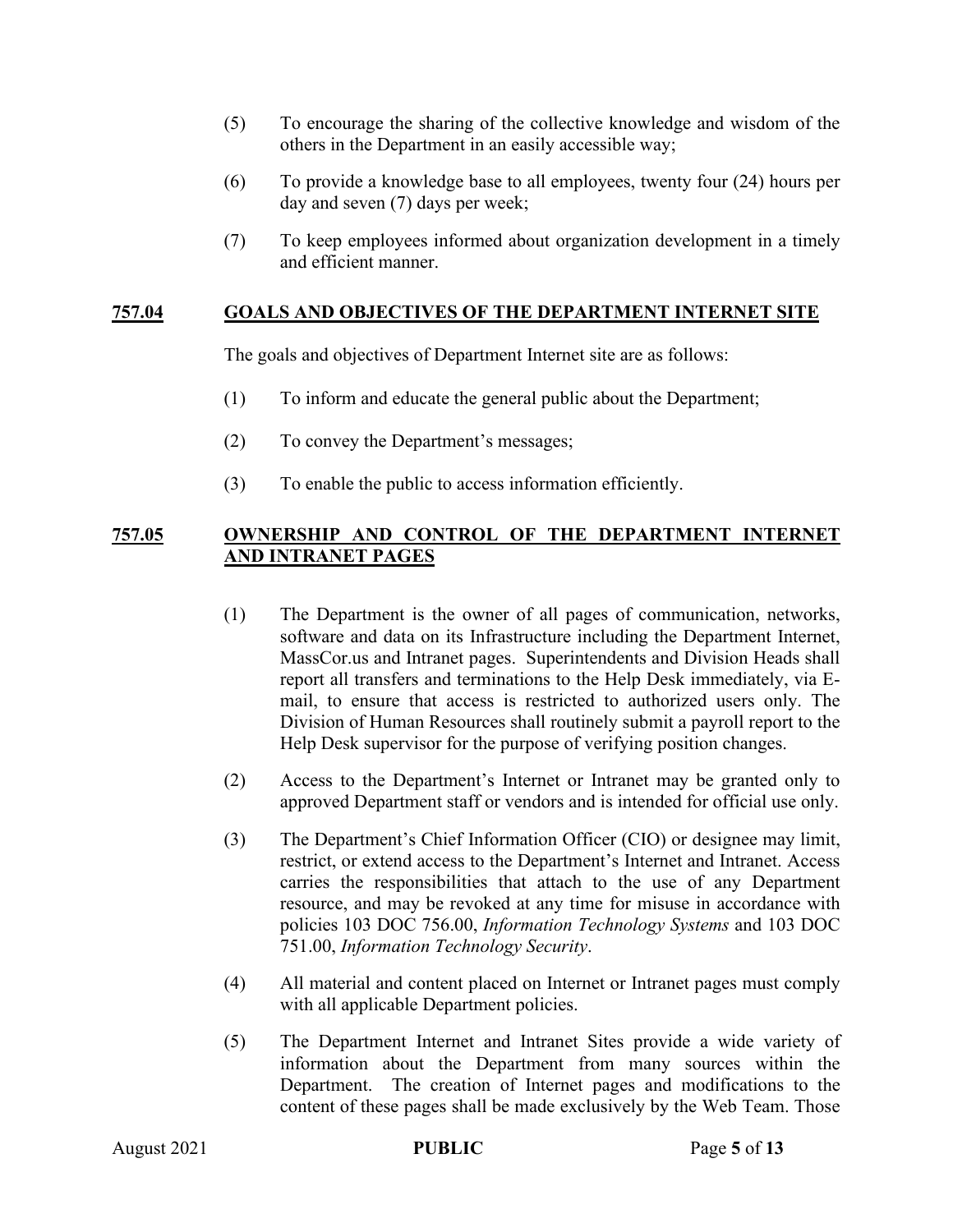who provide information shall maintain complete, up-to-date, and accurate information as the site should be considered the official source for information about the Department, its applications, documents and policies.

- (6) All material placed on the Internet shall conform to the web accessibility standard set forth in Section 508 of the Federal Rehabilitation Act regarding the use of all content. All content, including documents and images, are to be uploaded to the EOPS/Department portal via the TeamSite Content Development Application.
- (7) All Intranet pages shall have a list of the person(s) responsible for maintaining that particular page.

#### **757.06 INTERNET ACCESS**

- (1) Employees requesting Internet access shall apply through their Supervisor. Final approval shall be determined by the Superintendent/Division Head and be dependent upon job assignment. All requests shall be submitted in writing using Attachment B of this policy. The CIO reserves the right to deny, suspend or revoke any Internet access request.
- (2) Internet access provided through a state owned or operated network is intended for business use, including, but not limited to, business related Email transactions, reviewing and posting job vacancies, retrieving information from other state agencies, doing research, and communicating with colleagues, vendors, and others for work related matters. Any use of the Internet other than as described herein must be discussed and approved by the employee's immediate supervisor.
- (3) At no time may the Internet be used for any type of commercial use, to transact non-Agency/Board/Commission business or to violate any Secretariat, Agency, Board, or Commission policy. The use of the Internet to solicit or proselytize others for commercial ventures, religious or political causes, or outside organizations, or for personal gain is prohibited. Furthermore, Users are not allowed to engage in chat, chat room or bulletin board activities or to visit inappropriate web sites, such as those hosting pornography, racist or other anti-social materials. The use of any information disparaging to others based on race, national origin, sex, sexual orientation, age, disability, or religion is not permitted under any circumstances.
- (4) As an Information Technology Resource (ITR), Internet access is subject to the usage restrictions identified in state guidelines governing the use of Information Technology Resources. It is unacceptable for any person to use any Agency, Board or Commission ITRs: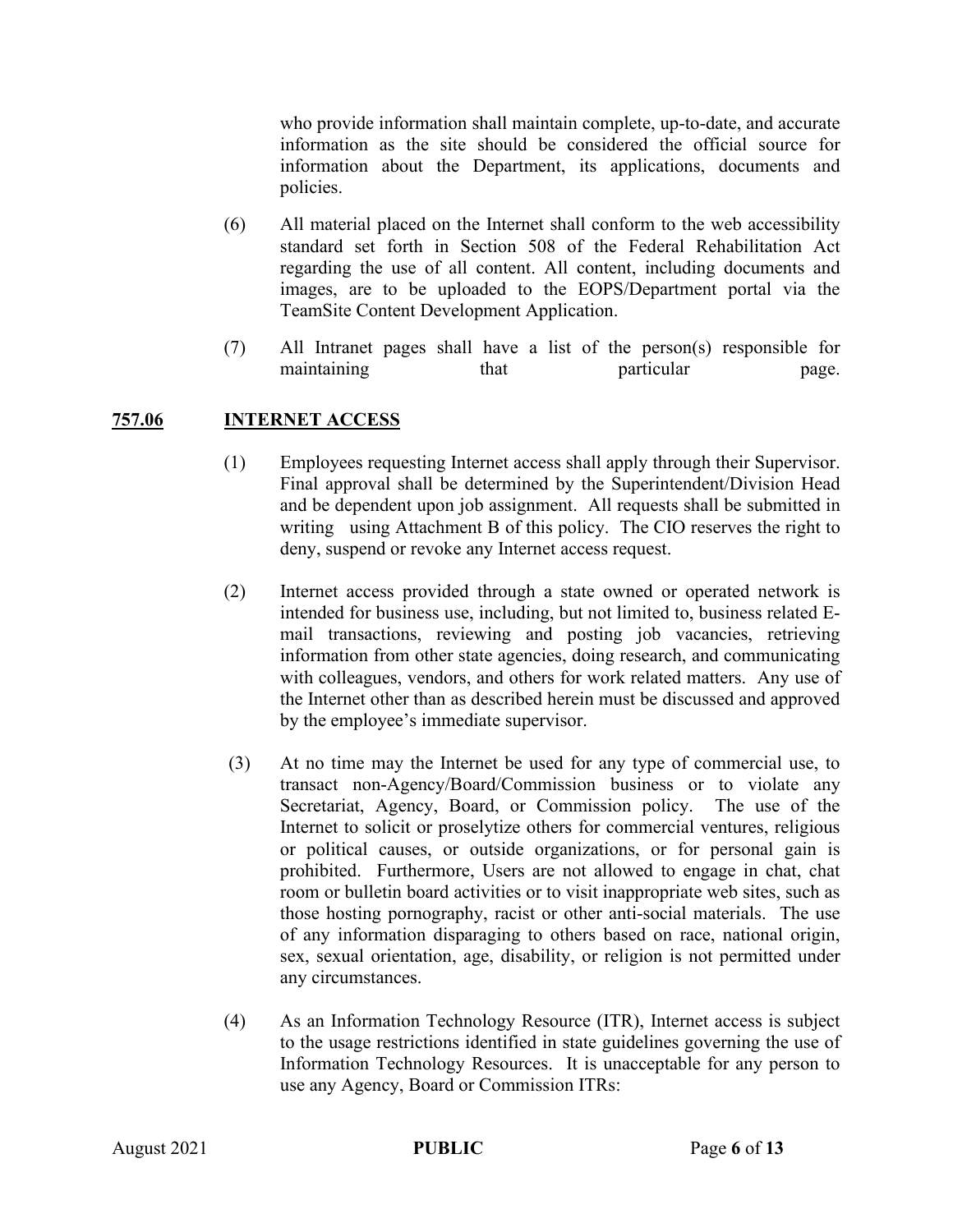- in furtherance of any illegal act, including violation of any criminal or civil laws or regulations, whether state or federal;
- for any political purpose;
- for any commercial purpose;
- to send threatening or harassing messages, whether sexual or otherwise;
- to access or share sexually explicit, obscene, or otherwise inappropriate materials;
- to infringe any intellectual property rights;
- to gain, or attempt to gain, unauthorized access to any computer or network;
- for any use that causes interference with, or disruption of, network users and resources, including propagation of computer viruses or other harmful programs;
- to intercept communications intended for other persons;
- to misrepresent either the Agency/Board/Unit or a person's role at same;
- to distribute chain letters;
- to access online gambling sites; or
- to libel or otherwise defame any person.

Inappropriate use of Internet access or service may be cause for disciplinary action by the employee's appointing authority.

- (5) Internet usage is subject to the terms and conditions of the policy established herein, and as it may be amended from time to time. This privilege may be withdrawn in the future, with or without cause, at the discretion of the Secretariat or of the administrative head of the agency board or commission.
- (6) Inmates shall not, under any circumstances, have access to the Internet, Intranet, VPN, or any workstation attached to the Department network.

#### **757.07 INTERNET CONTENT**

The content of the Department Internet Site shall be monitored by the Director of the Office of Communications and Outreach since all information on the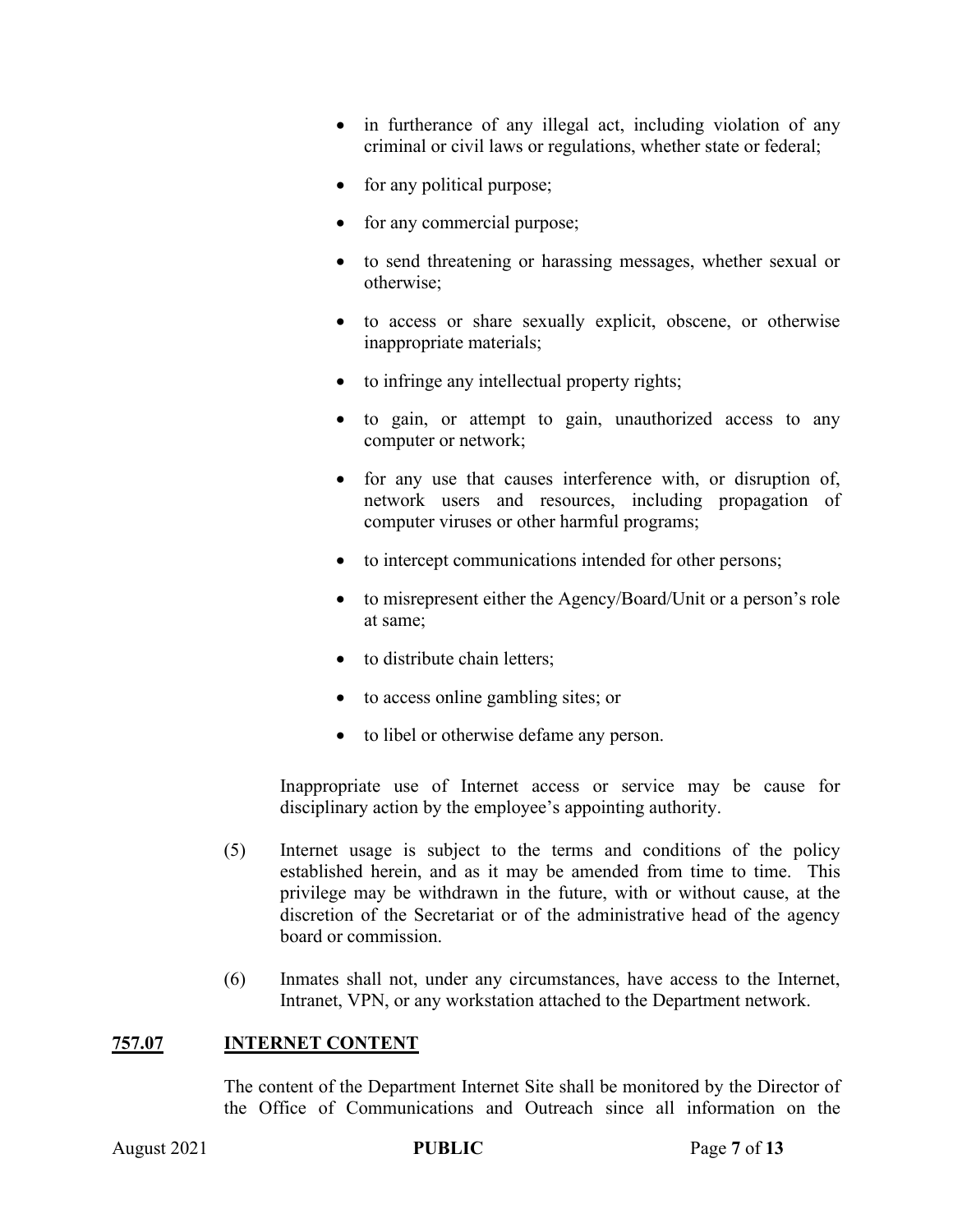Department's Internet site is accessible to the public, including the main menu and all hyperlinks.

## **757.08 INTRANET CONTENT**

Intranet pages provide a means to disseminate selected official, institution and division information for the benefit of Department.

- (1) Department Intranet pages are documents which are restricted to Department access only. Information and documents are prepared and maintained by the designee of the originating division or institution. Department Intranet pages contain educational, research, legal (including attorney-client communications), and administrative materials, prepared and maintained by institution and division web editors, for use by approved staff. Access requires approval of the respective Superintendent/Division Head in coordination with the CIO for the Department.
- (2) Each Division Head or Superintendent is responsible for their respective content.
- (3) Each institution and division shall have a web editor who is appointed by the institution/division head. The unit web editor is responsible for all materials appearing on Department Intranet pages, including any organization, preparation, adherence to Department policies, placement, and maintenance. The operation, maintenance, appearance, and security of the Intranet are the responsibility of the Web Team. Each institution and division shall provide the CIO or designee for the Department quarterly reports by e-mail indicating that the division has reviewed the content of its Intranet pages.
- (4) Each unit web editor shall be registered with the Department Web Team including the designee's name, title, office telephone number, and pager number (if available). Each unit web editor carries the responsibility of compliance with official Department policy.
- (5) The web editor shall maintain information and documents relative to his/her facility or division.
- (6) The determination of eligibility for a home page on the Intranet will be made by the Director of the Office of Communications and Outreach in collaboration with the CIO.
- (7) The Department Web Team must have access privileges to all Department Intranet pages.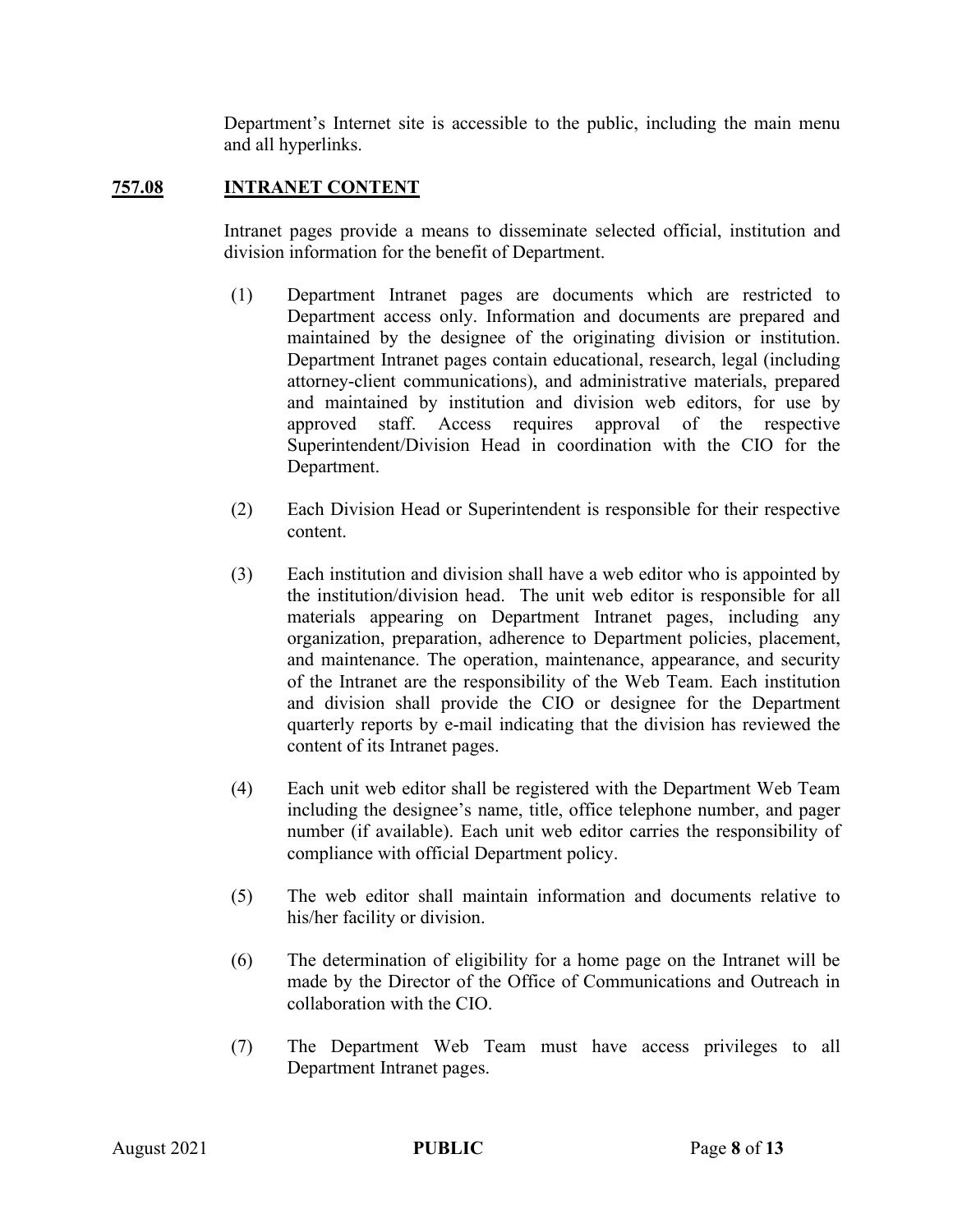- (8) The removal of Intranet pages that are non-compliant with policy shall be under the direction of the CIO.
- (9) The use of the Intranet is coordinated by the Department's CIO or designee.

#### **757.09 VIRTUAL PRIVATE NETWORK (VPN)**

VPN access to the Department network is provided for approved users for the purpose of remotely accessing GroupWise, Department Intranet, and files stored on the network.

- (1) The CIO or designee shall approve VPN access to users who require remote access to the Department network in order to fulfill his/her job requirements.
- (2) VPN Client and certificates are to be installed on Department owned equipment only.
- (3) VPN users are required to maintain current operating system security patches, critical updates, anti-virus, and firewall updates.
- (4) VPN certificates are managed by the Technology Services Division.

#### **757.10 USER RESPONSIBILITIES, PROHIBITED ACTIVITIES, AND CONSEQUENCES OF MISUSE**

Consistent with the purposes set forth in this policy, staff shall not utilize the Internet, Intranet, and VPN for any activity that:

- (1) Is illegal in nature or violates local, state, federal or international laws;
- (2) Any activity that constitutes a violation of a Department Policy or any Regulation, including, but not limited to 103 DOC 756, and 103 DOC 751 or any other applicable state or federal regulation;
- (3) Any activity prohibited by or in violation of any provision of any applicable collective bargaining unit agreement;
- (4) Any activity that violates any provision of the Rules and Regulations Governing All Employees of the Massachusetts Department of Correction, (i.e., the Blue Book);
- (5) Any activity that jeopardizes the safety and security of any Department facility or operation.
- (6) Executable files shall not be downloaded off the Internet since viruses presently exist in executable files (those files with the .EXE and .COM extensions). However, the newer generation of viruses can live in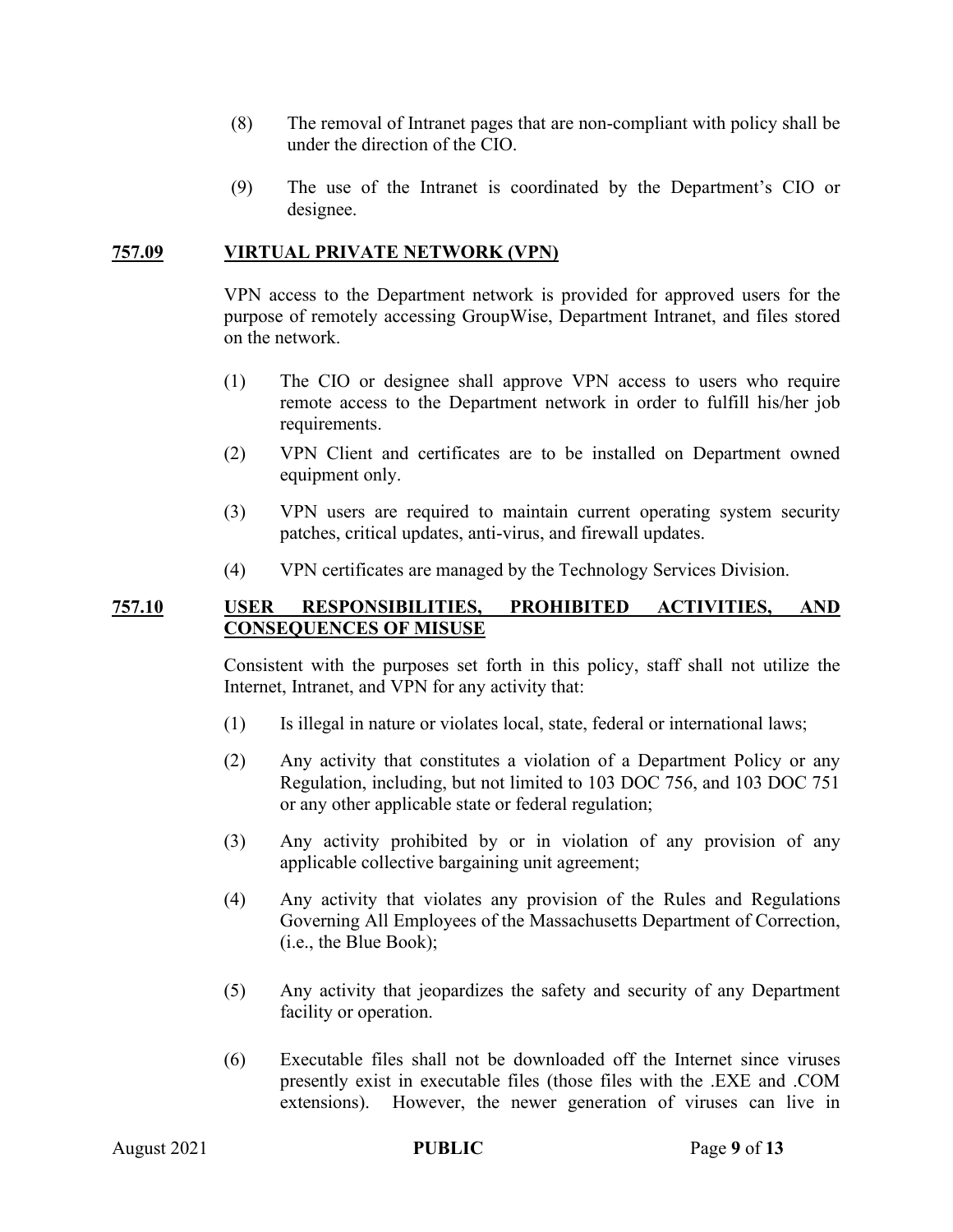documents as well. Therefore, without exception, if there is a need to download files off the Internet, the Technology Services Division Help Desk shall be contacted for assistance. Under no circumstances shall any file be downloaded unless the file has been checked for viruses using an updated version of anti-virus software. Under no circumstances shall files be downloaded regularly or automatically from external servers without the explicit consent of the CIO. As a general rule, files that are downloaded shall not consume more than one (1) megabyte of disk space. Adherence to this guideline will avoid the use of an excessive amount of space on a PC or network hard drive, and prevent serious stress to the Department's connection to the Internet, which is shared by many agencies.

(7) Disciplinary action, up to and including termination, may occur for documented violations.

## **757.11 NO EXPECTATION OF PRIVACY**

Agency, Board, and Commission computers and applications are the property of the Commonwealth of Massachusetts and are to be used in conformance with state guidelines for use of information technology resources. In order to ensure proper network operations, Network Administrators routinely monitor network access and users should be aware that the Secretariat and its Agencies, Boards, and Commissions, as well as the Information Technology Division (ITD), have the right and ability to track Internet sites to which a networked PC connects. The Secretariat and its Agencies, Boards, and Units retain the right to inspect any User's computer, any data stored on it, and any data sent or received by that computer. This right may be exercised at any time. Use of an Agency computer constitutes express consent for the Agency to monitor and/or inspect any data that users create or receive, any message they send or receive, and any web sites they access.

#### **757.12 REQUESTS FOR WEB SITE DEVELOPMENT**

- (1) Each Individual requesting web site development services shall submit his/her request electronically and direct it to his/her respective Superintendent/Division Head utilizing Attachment A. The request shall be complete, and contain the title of the individual initiating the recommendation, the primary objective of the web page as well as a detailed description of what is to be included.
- (2) The Superintendent/Division Head shall review the request. If the request is denied, the Superintendent/Division Head shall notify the initiator by electronic mail, noting why the request will not be forwarded to the Director of the Office of Communications and Outreach and the CIO. If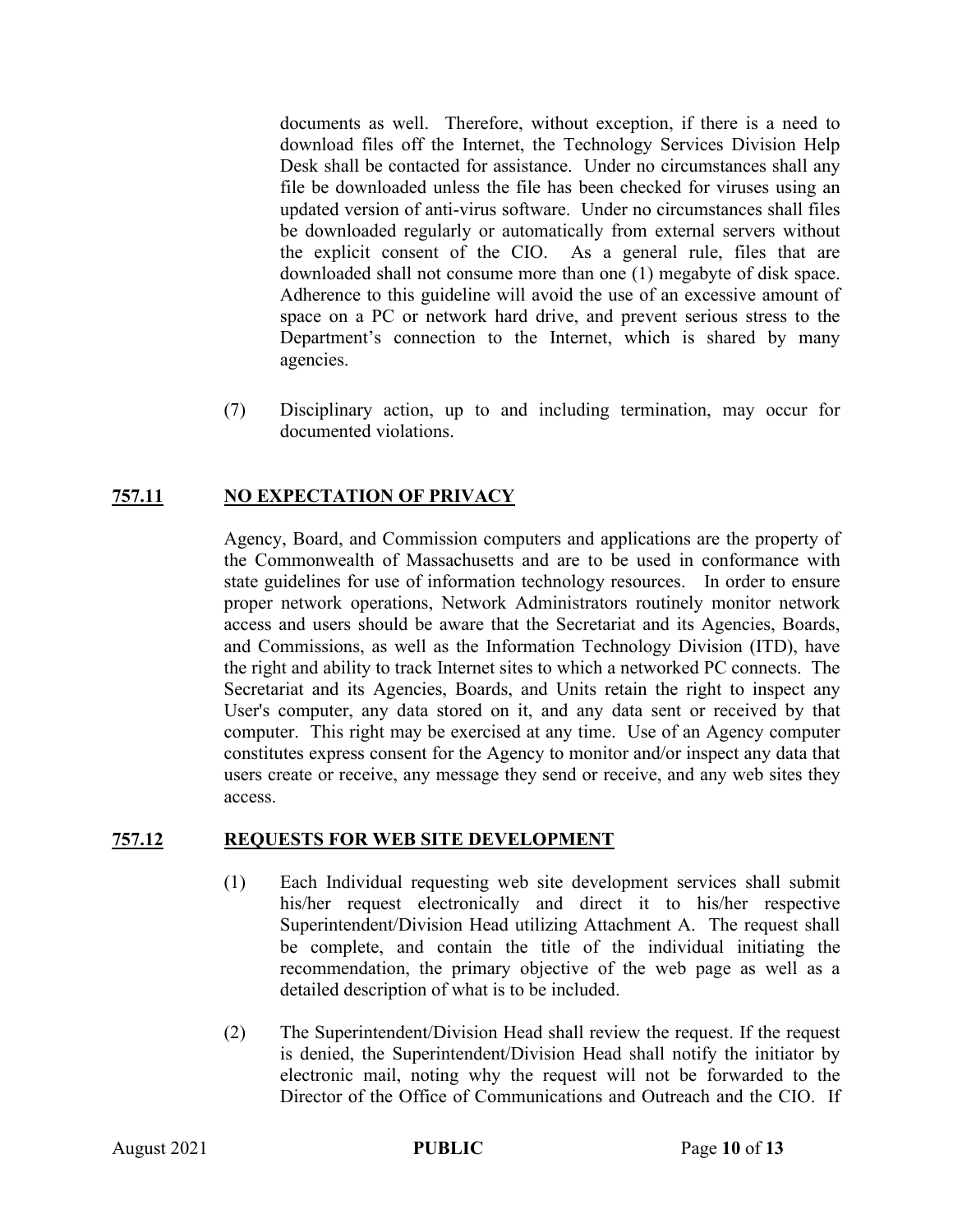approved by the Director of the Office of Communications and Outreach, the CIO shall forward the request to the Web Team for development.

(3) The Web Team shall notify the Director of the Office of Communications and Outreach once the web site is completed for content approval prior to loading the page onto the Internet.

#### **757.13 INTERNET PAGE UPDATES**

- (1) To ensure that the most up-to-date information is available to the public, each division and institution web editor shall conduct at least monthly reviews of all pages that contain information regarding their institution/division. All changes/modifications shall be submitted to the Web Team through the Help Desk.
- (2) To ensure that the correct external link is available to the public, each web editor shall ensure at least monthly reviews of all external links that are contained in their institution/division pages.
- (3) Some divisions will be required to designate a liaison based upon the volume of information and the frequency of updates needed. Such divisions shall include but may not be limited to: Research and Planning; Affirmative Action and Employment; Investigations; Policy Development and Compliance; Offender Programs and Placement.

#### **757.14 INTERNET ELECTRONIC MAIL**

- (1) All electronic correspondence shall be treated as any other written correspondence and may require additional internal review. Responses to electronic correspondence shall be the responsibility of the applicable division.
- (2) Electronic correspondence shall never be used to transmit sensitive information.

#### **757.15 CONFORMANCE WITH ESTABLISHED ADMINISTRATION & FINANCE GUIDELINES**

Users are required to understand and follow state and Agency/Board/Commission guidelines governing the use of information technology resources.

In the event of a department wide loss of computer infrastructure; a contingency plan for Continuity of Operations Plan (COOP) is located in the Deputy Commissioner of Administration's Office.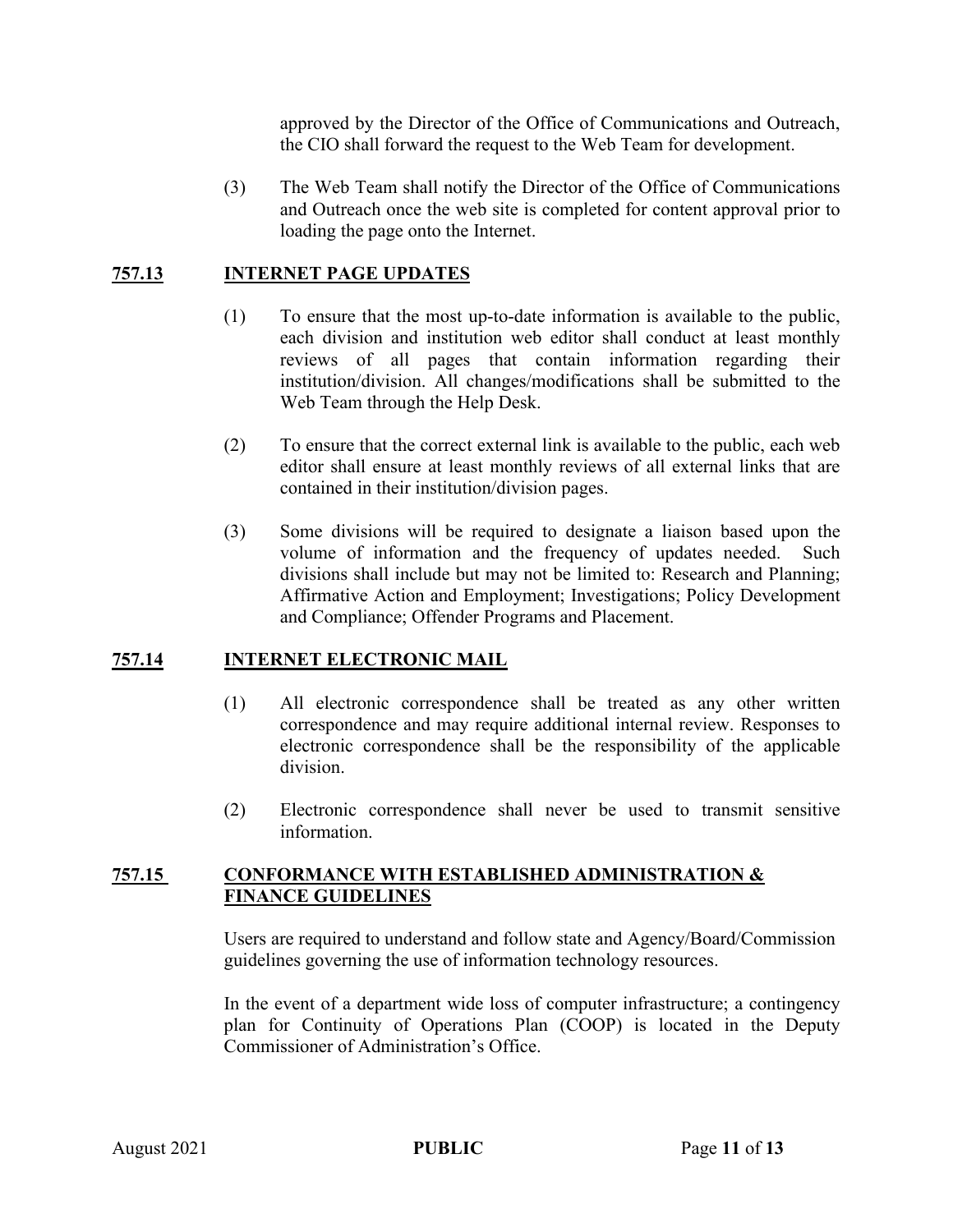#### Attachment A

# REQUEST FOR WEB PAGE

TO: Director of the Office of Communications and Outreach

FROM: (Name/Title/Division/Facility)

DATE:

Description of Web Page Content:

Goal of Page:

Name of initiator\_\_\_\_\_\_\_\_\_\_\_\_\_\_\_\_\_\_\_\_\_\_\_\_\_\_\_\_\_\_\_\_\_\_\_\_\_\_\_\_\_\_\_\_\_\_\_\_\_\_\_\_\_\_

Signature of initiator\_\_\_\_\_\_\_\_\_\_\_\_\_\_\_\_\_\_\_\_\_\_\_\_\_\_\_\_\_\_\_\_\_\_\_\_\_\_\_\_\_\_\_\_\_\_\_\_\_\_\_\_\_\_

Name of Superintendent/Division Head\_\_\_\_\_\_\_\_\_\_\_\_\_\_\_\_\_\_\_\_\_\_\_\_\_\_\_\_\_\_\_\_\_\_\_\_\_\_\_\_\_\_\_\_\_\_\_

Signature of Superintendent/Division Head\_\_\_\_\_\_\_\_\_\_\_\_\_\_\_\_\_\_\_\_\_\_\_\_\_\_\_\_\_\_\_\_\_\_\_\_\_\_\_\_\_\_\_\_

Cc: Chief Information Officer